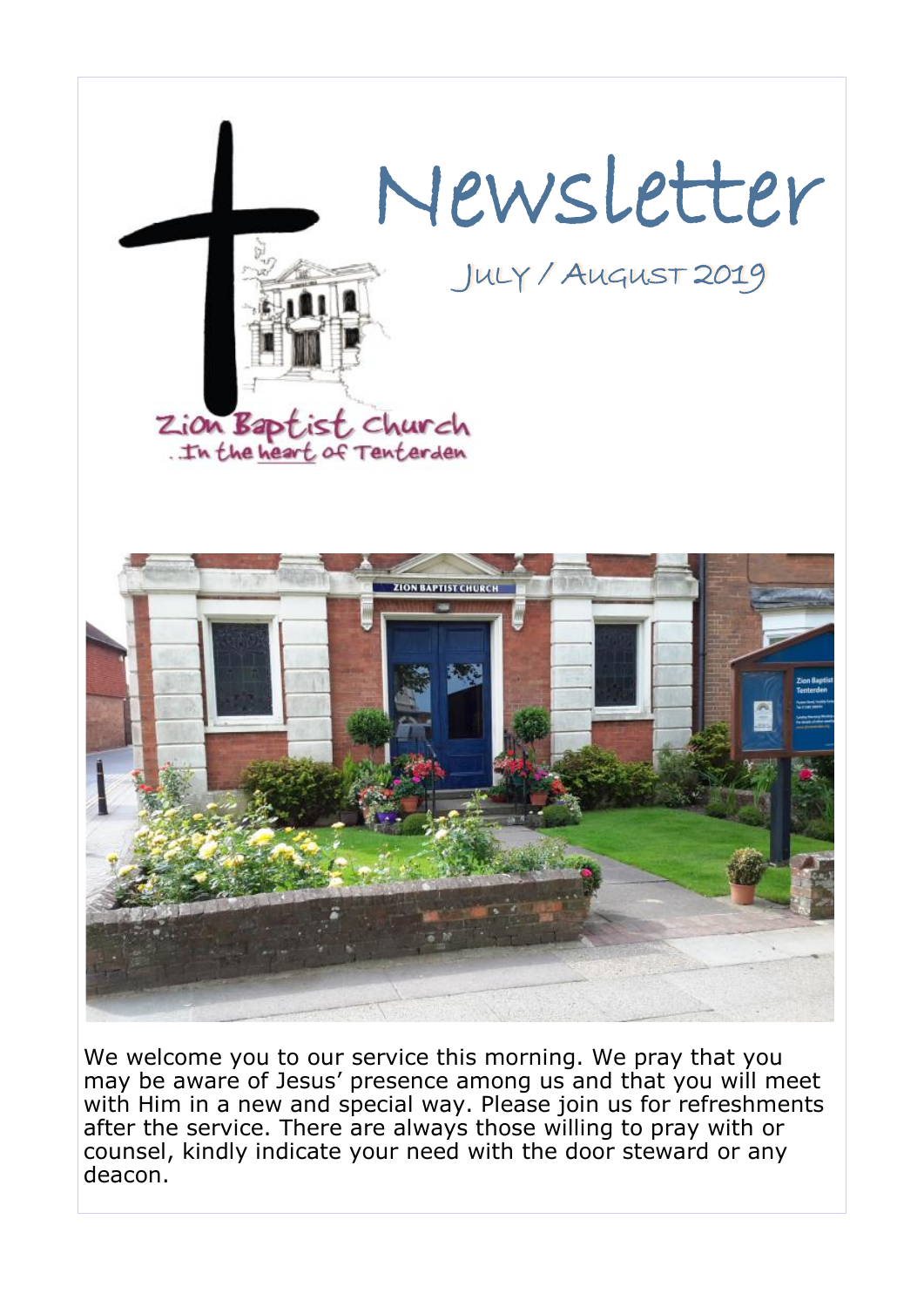# **Church Diary**

#### Thursday July 4th

7.30pm **Church Prayer Evening**

#### Sunday July 7th

10.30am **Morning Service** led by Revd Freddy Farias-Palacios. Including Holy Communion.

#### Sunday July 14th

| <b>Morning Service</b> led by Revd Freddy Farias-Palacios.<br>$10.30$ am |
|--------------------------------------------------------------------------|
|--------------------------------------------------------------------------|

#### Sunday July 21st

| $10.30$ am | Morning Service led by Revd Freddy Farías-Palacios. |
|------------|-----------------------------------------------------|
|            | Including Holy Communion.                           |

#### Thursday July 25th

| 7.30 <sub>pm</sub> | <b>Church Members Meeting</b> |  |
|--------------------|-------------------------------|--|
| Sunday July 28th   |                               |  |

#### 10.30am **Morning Service** led by Revd Freddy Farías-Palacios.

#### July 30th to August 1st

10am-12noon **Churches Together Holiday Club**  for primary school children

#### Thursday August 1st

| 7.30 <sub>pm</sub> | <b>Church Prayer Evening</b> |  |
|--------------------|------------------------------|--|
|--------------------|------------------------------|--|

#### Sunday August 4th

10.30am **Morning Service** led by Revd Freddy Farias-Palacios. Including Holy Communion.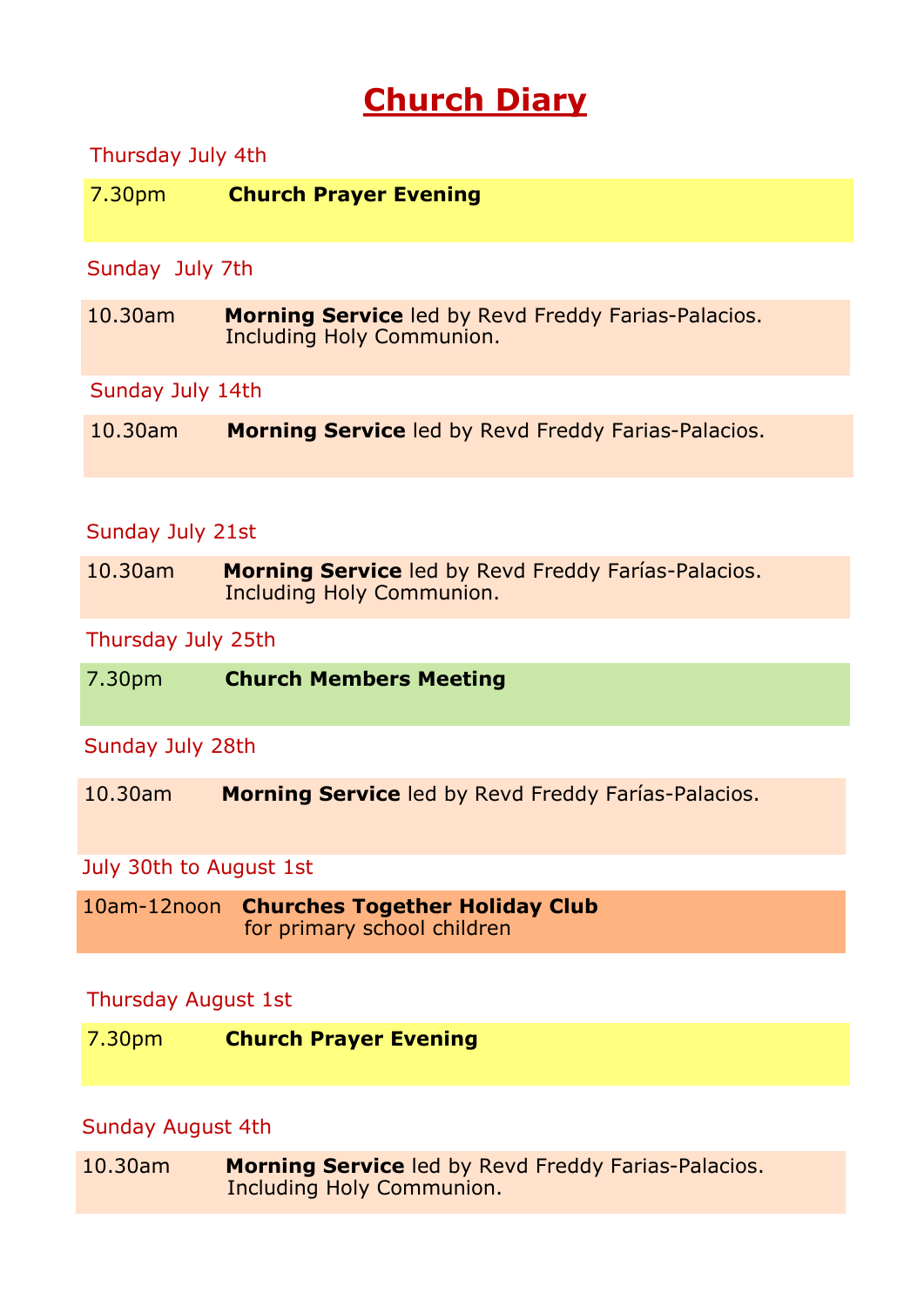#### Sunday August 11th

10.30am **Morning Service** led by Revd Freddy Farias-Palacios.

#### Sunday August 18th

10.30am **Morning Service** led by Revd Freddy Farias-Palacios. Including Holy Communion.

#### Sunday August 25th

10.30am **Morning Service** led by Revd David Adkins.

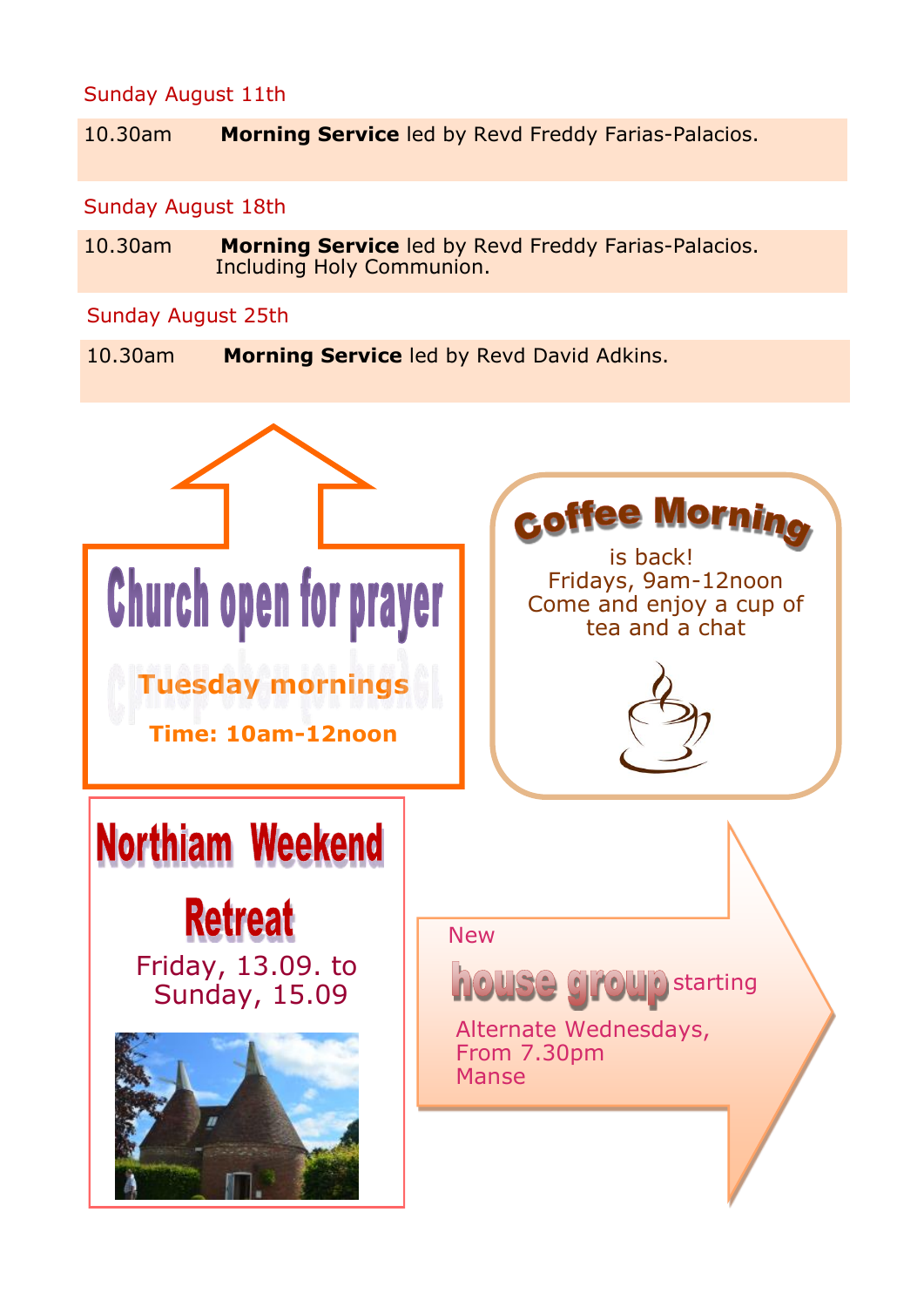

The front of our lovely church has had a face lift: +new sign +doors repaired and painted blue +notice board updated

Cover photo by Elsie Phipps

## **Sommer break! Juicy Grapes and Rainbow Tots** Last session of Rainbow Tots on 17th July Both groups will restart in September



I recently decided to go through our files, to review and shred wherever possible!!

I made a new list of our income and outgoings for the year ahead, noticing that things like the state pension and other benefits, had all increased in amount. Yes, so had some of our expenses too, like Council Tax, but it made me stop and think.

Roger and I decided that, for the price of a treat (cuppa and cake), we could increase our giving to Zion by £5 a week.

This got me thinking!! If everyone in our fellowship was able to increase their giving by  $E5$  a week, then Zion's monthly offertory would increase by over  $E700$ , which would considerably help meet the deficit in church income.

So… have you spring cleaned your piggy bank lately? Could you commit to an increase in regular monthly giving? "God loves a cheerful giver"!!!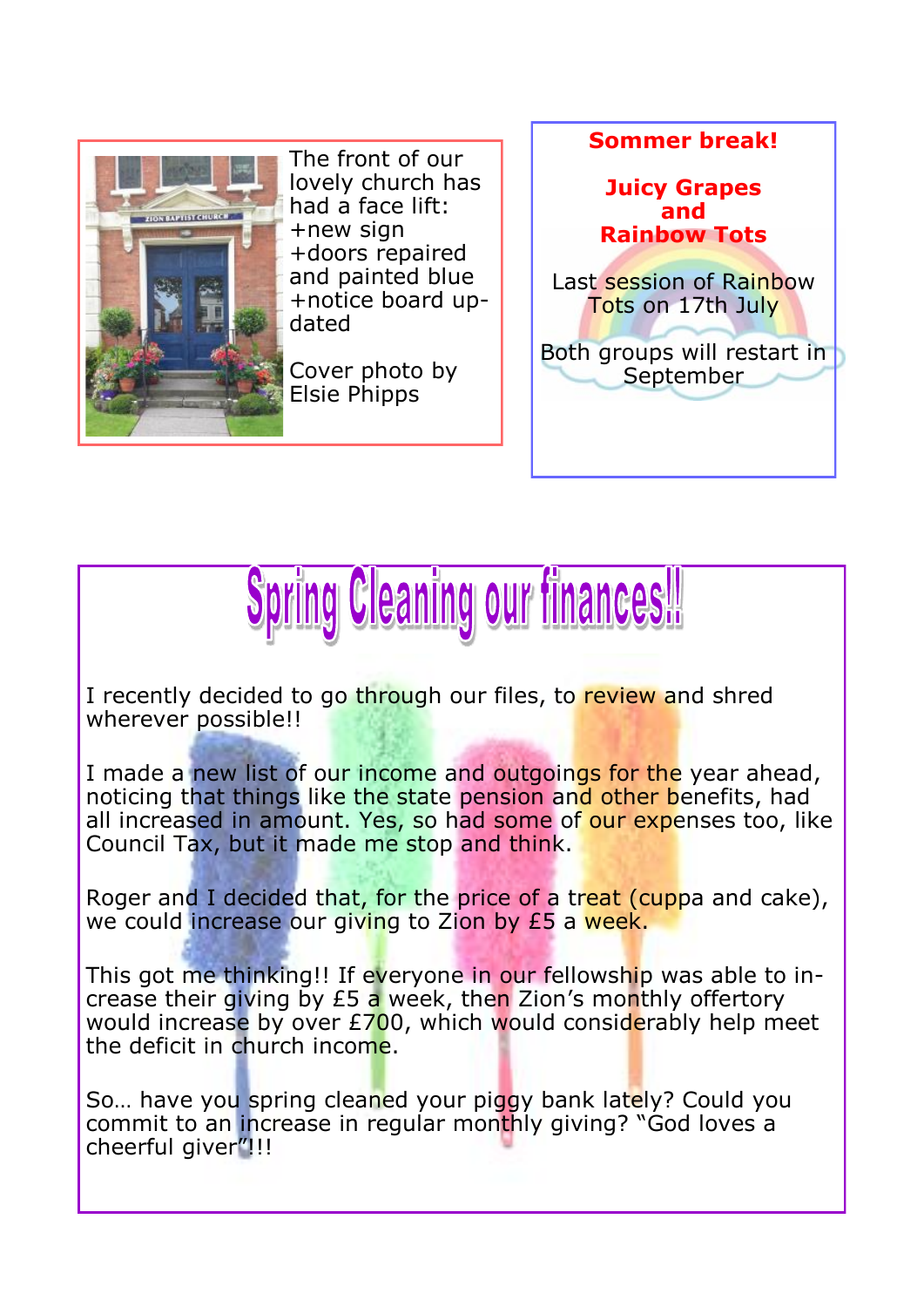



We gave thanks for the life of our dear friend **Alan Clover** in a moving service led by Revd. David Adkins.

Many came forward and told of how Alan has had an impact on their lives.

Alan was a spiritual man, getting the church ready for all the functions by moving the chairs into the correct position. He invited new people to his house group and to the church. Alan kept good company with visitors and workers at the church, especially during the building work. He loved photography and liked contributing to the newsletter. Alan was an interesting man, well-travelled and clever.

Revd. David Adkins preached on Luke 21:1-4 "The Widow's Offering", reminding us that Jesus looks into our hearts and knows how costly our contributions are.

As for Alan...Well done, good and faithful servant!



### Adult's Birthdays

**1st July** Mrs Sue Henderson **14th Aug** Mrs Brenda Adams **30th Aug** Mrs Eileen Parks

BMS Secretary— Jackie Goodsell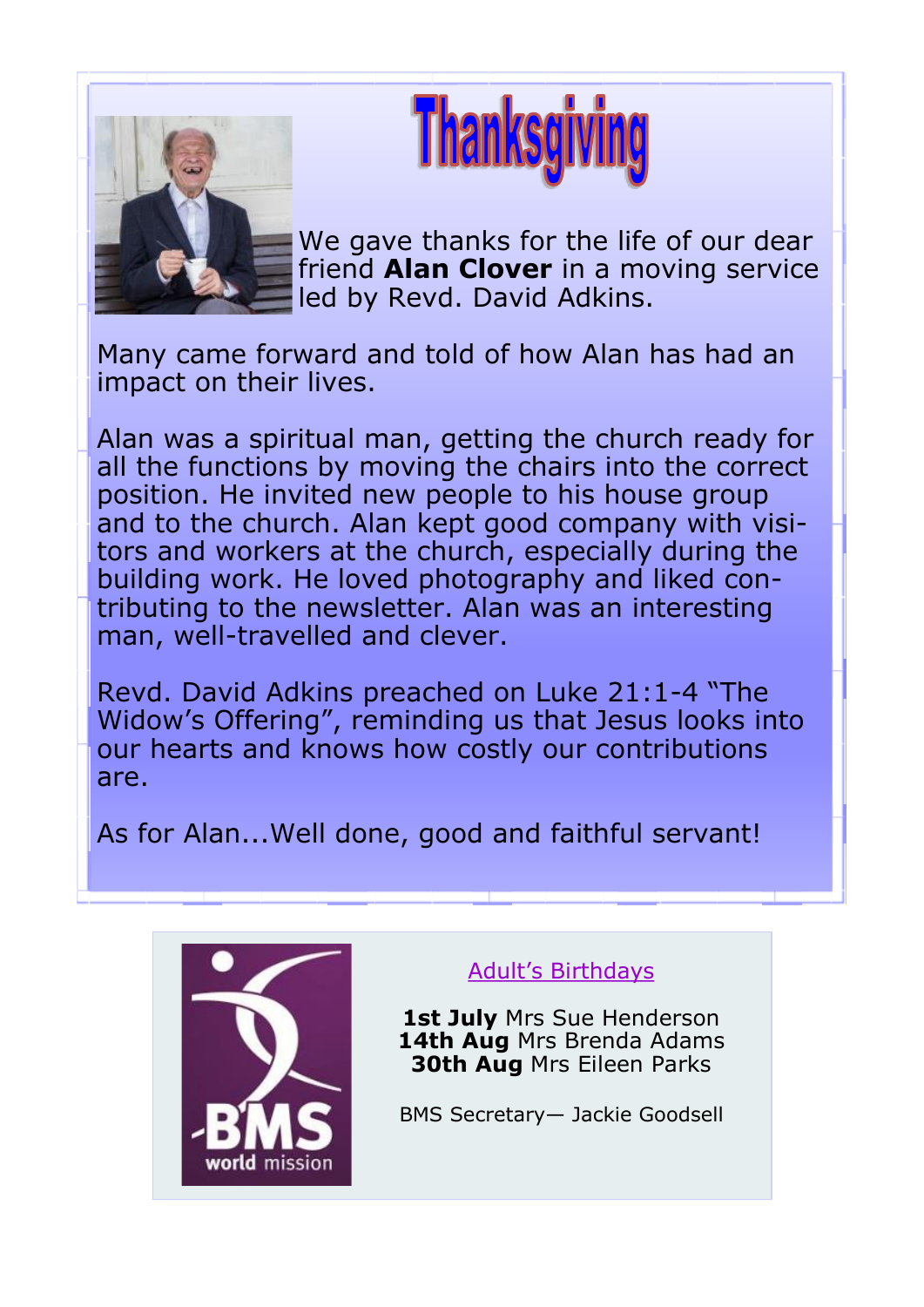## **Notes from our Pastor**

As I am writing this, it's been three weeks since my induction at Zion Baptist Church. I would like to say a very big "Thank You" to everyone who assisted with the Induction Service, and to all the congregation for such a warm welcome. It was a very special day as we made promises, worshipped our God and had fellowship with one another.

As we enter into a new 'season', as we are getting ready to write a new chapter, perhaps there are some questions: What is it that the Lord wants us to do as a congregation? How are we going to reach out to people in Tenterden? What would be the best strategy?

This month we are re-launching our Coffee Morning on Fridays from 9am to 12pm. The church will be open for prayer on Tuesdays from 10am to 12pm, and from July to September "Fruitfulness on the Frontline" will be the subject in our home groups, so I encourage you if you are not part of a home group to join one. Nonetheless, we need to remember that sharing our faith is not only about special services, particular liturgy or activities that we can have in our church.

At the induction service I quoted the words of Jesus, "By this all men will know that you are my disciples, if you love one another." John 13:35 (NIV)

Jesus' statement reveals the effect a church can have by having love for one another. This is how the world will know that we belong to Him. One scholar says, 'the church may be orthodox in its doctrine and vigorous in its proclamation of the truth, but that will not persuade unbelievers unless believers love each other'.

In the Epistle of Paul to the Galatians, chapter 5, Paul is dealing with some false teachers who tried to introduce circumcision as something required, and he says in verse 1, "Do not let yourselves be burdened again by a yoke of slavery"…

Perhaps the Galatians' goal was to get closer to God, they wanted to serve Him. Paul's concern for them is that they will allow themselves to get diverted from their faith in Jesus.

These teachers suggested that Jesus' teaching was great and his death and resurrection were important, but they had to include Jewish practice of the law as well. Paul reminds these believers that Jesus is enough. We can have a personal relationship with God because of all that Jesus has done, and our only duty is to surrender our lives to Him.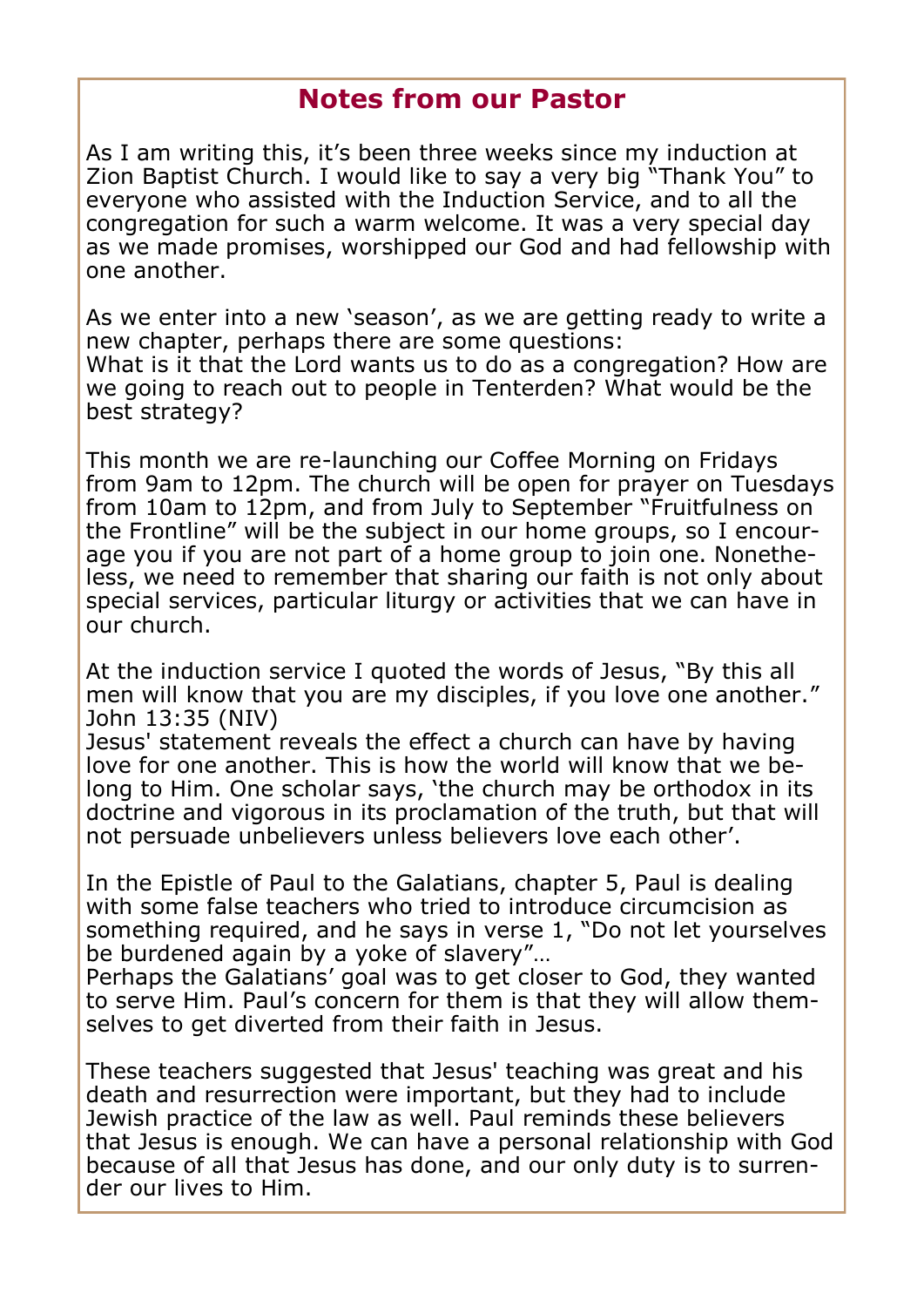The apostle Paul warns the Galatians of the danger of being trapped in religion and points out what is the most important: "For in Christ Jesus neither circumcision nor uncircumcision has any value. *The only thing that counts is faith expressing itself through love."* Galatians 5:6 (NIV)

We are to live by faith and we need to share our faith. Therefore, as we seek to serve the Lord in our church, let's be reminded that what's most important when we are in Christ is not liturgy or what with do or don't do as part of religious rituals, it is not how much knowledge we have…what counts, as Paul said, is faith (our daily surrender to God) expressing itself through love.

God bless, Freddy





### **(come and meet each other)**

As you know Wimbledon starts next week and we usually watch together the Men's Final which this year is on Sunday 14th July. I should be glad if you would let me know as soon as possible if you are interested in order that we can discuss the bring and share lunch we have before the match. Many thanks Valerie

The following is a date for your diary. I have booked Saturday 7th December for our annual Christmas Dinner at Sandhurst Tea Rooms.

I will let you have further details nearer the time.